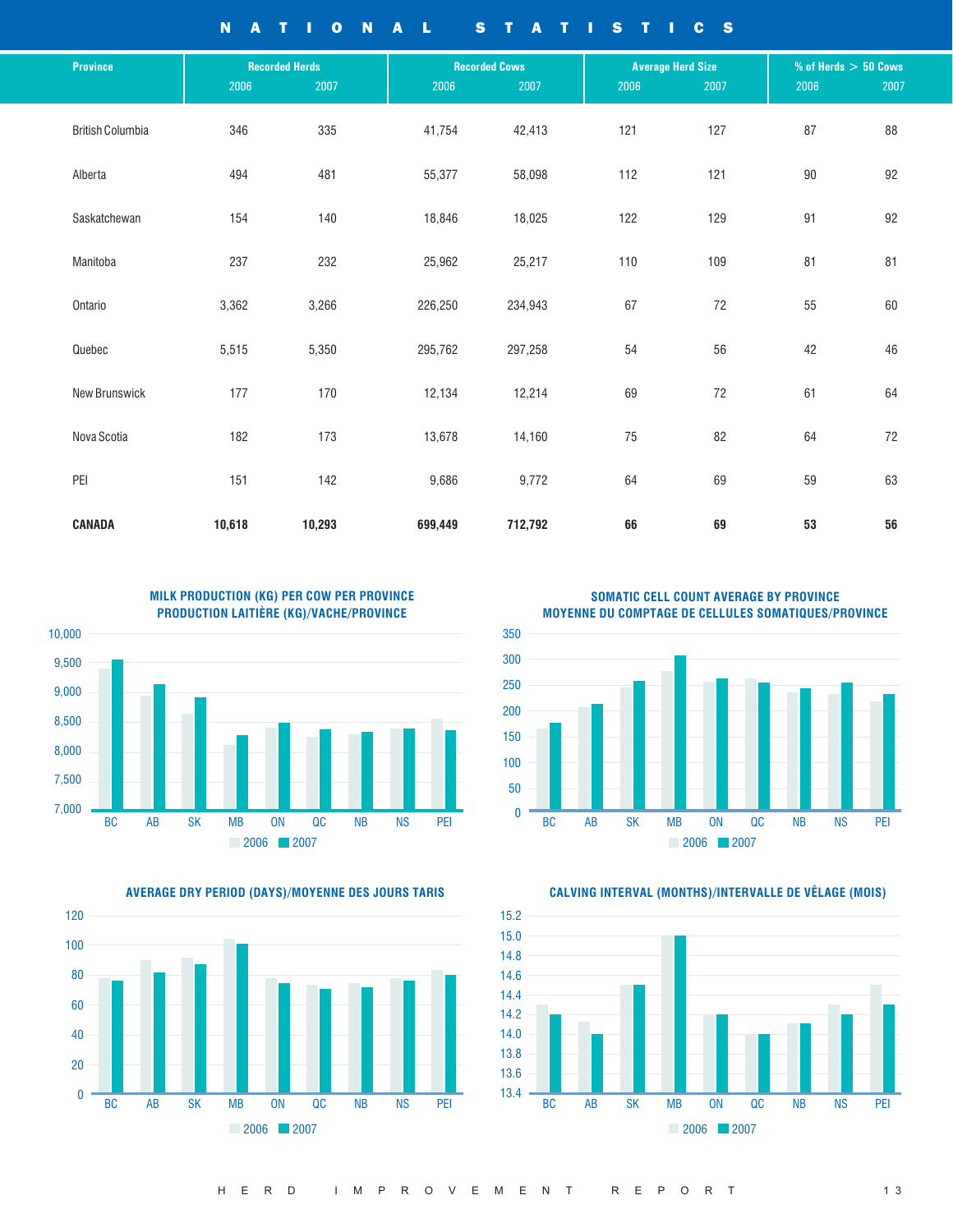REGIONAL STATISTICS

PRODUCTION

|                          | <b>Number</b><br><b>Composite</b> |        |       |       |            | <b>Composite BCA</b> |             |             |       |       |
|--------------------------|-----------------------------------|--------|-------|-------|------------|----------------------|-------------|-------------|-------|-------|
| <b>Region</b>            | of Herds                          | 305 M  | 305 F | 305 P | <b>BCA</b> | <b>BCAM</b>          | <b>BCAF</b> | <b>BCAP</b> | 2006  | 2005  |
| <b>BRITISH COLUMBIA</b>  |                                   |        |       |       |            |                      |             |             |       |       |
| AGASSIZ                  | 20                                | 10,026 | 364   | 316   | 217.1      | 220                  | 214         | 218         | 212.6 | 210.9 |
| CENTRAL B.C.             | 9                                 | 9,282  | 343   | 295   | 203.3      | 203                  | 203         | 203         | 200.6 | 199.6 |
| CHILLIWACK               | 64                                | 10,232 | 374   | 323   | 223.8      | 227                  | 221         | 224         | 219.3 | 219.6 |
| COURTENAY-COMOX          | 13                                | 9,061  | 344   | 291   | 204.9      |                      | 206         | 205         | 199.8 | 207.6 |
| COWICHAN                 |                                   |        |       |       |            | 204<br>218           |             |             |       |       |
|                          | 30                                | 9,867  | 373   | 315   | 219.4      |                      | 221         | 219         | 210.6 | 214.5 |
| DELTA-RICHMOND           | 15                                | 10,042 | 362   | 321   | 217.0      | 219                  | 212         | 220         | 214.8 | 213.8 |
| DEWDNEY-DEROCHE          | 28                                | 9,838  | 366   | 317   | 223.6      | 227                  | 218         | 226         | 220.9 | 220.3 |
| KAMLOOPS-OKANAGAN        | 64                                | 9,893  | 360   | 316   | 216.7      | 218                  | 213         | 219         | 214.4 | 212.3 |
| <b>KOOTENAY</b>          | 6                                 | 10,344 | 369   | 323   | 217.8      | 222                  | 214         | 218         | 214.1 | 214.6 |
| <b>MATSQUI</b>           | 22                                | 10,095 | 358   | 319   | 218.2      | 223                  | 211         | 221         | 220.3 | 218.9 |
| PITT MEADOWS-MAPLE RIDGE | 9                                 | 9,557  | 356   | 306   | 220.9      | 229                  | 211         | 222         | 218.9 | 219.0 |
| <b>SUMAS</b>             | 38                                | 9,950  | 360   | 315   | 218.0      | 221                  | 214         | 219         | 213.3 | 212.7 |
| SURREY-LANGLEY           | 32                                | 10,217 | 368   | 326   | 228.7      | 234                  | 220         | 232         | 223.8 | 226.0 |
| <b>ALBERTA</b>           |                                   |        |       |       |            |                      |             |             |       |       |
| CALGARY                  | 65                                | 9,539  | 344   | 303   | 209.1      | 212                  | 204         | 211         | 205.4 | 204.5 |
| <b>EDMONTON</b>          | 126                               | 9,224  | 333   | 292   | 199.8      | 203                  | 196         | 201         | 195.1 | 194.5 |
| LETHBRIDGE / BROOKS      | 119                               | 9,955  | 359   | 314   | 216.8      | 220                  | 213         | 218         | 210.1 | 208.7 |
| <b>PEACE RIVER</b>       | $\overline{4}$                    | 8,925  | 324   | 289   | 199.5      | 200                  | 196         | 203         | 190.7 | 196.4 |
| <b>RED DEER</b>          | 172                               | 9,804  | 351   | 309   | 212.7      | 216                  | 208         | 214         | 206.8 | 205.7 |
| <b>VERMILION</b>         | 16                                | 8,467  | 316   | 271   | 194.5      | 198                  | 190         | 196         | 190.3 | 187.5 |
| <b>SASKATCHEWAN</b>      |                                   |        |       |       |            |                      |             |             |       |       |
| CANORA                   | 9                                 | 8,411  | 295   | 271   | 175.4      | 178                  | 168         | 180         | 174.8 | 172.1 |
| PRINCE ALBERT/MELFORT    | 12                                | 9,247  | 322   | 298   | 197.6      | 201                  | 188         | 204         | 192.7 | 191.4 |
| <b>REGINA</b>            | 18                                | 10,132 | 352   | 324   | 214.6      | 219                  | 205         | 220         | 209.7 | 201.1 |
| <b>SASKATOON</b>         | 16                                | 9,144  | 336   | 296   | 204.3      | 206                  | 199         | 208         | 198.4 | 205.7 |
| <b>SASKATOON EAST</b>    | 45                                | 9,528  | 343   | 304   | 207.7      | 210                  | 202         | 210         | 206.5 | 206.0 |
| SASKATOON WEST           | 16                                | 9,497  | 343   | 303   | 208.7      | 210                  | 205         | 211         | 206.1 | 207.3 |
| <b>SWIFT CURRENT</b>     | 21                                | 9,487  | 350   | 306   | 208.7      | 208                  | 207         | 211         | 199.5 | 202.7 |
| <b>WEYBURN</b>           | 18                                | 9,416  | 351   | 303   | 202.0      | 201                  | 202         | 204         | 196.7 | 198.4 |
| <b>MANITOBA</b>          |                                   |        |       |       |            |                      |             |             |       |       |
| CENTRAL                  | 69                                | 9,331  | 336   | 299   | 201.6      | 204                  | 196         | 205         | 199.9 | 201.2 |
| <b>EASTERN</b>           | 106                               | 9,015  | 329   | 289   | 195.3      | 197                  | 192         | 197         | 188.1 | 191.9 |
| <b>INTERLAKE</b>         | 41                                | 9,353  | 346   | 300   | 201.4      | 202                  | 199         | 203         | 195.3 | 194.6 |

ENROLLMENT

|                     |                         |                |                     |                 | <b>All Western Provinces</b> |         |         |         |  |  |  |
|---------------------|-------------------------|----------------|---------------------|-----------------|------------------------------|---------|---------|---------|--|--|--|
|                     | <b>British Columbia</b> | <b>Alberta</b> | <b>Saskatchewan</b> | <b>Manitoba</b> | 2007                         | 2006    | 2005    | 2004    |  |  |  |
| DHI HERDS           | 351                     | 505            | 157                 | 241             | 1,254                        | 1,301   | .355    | 1,419   |  |  |  |
| PERCENT PUBLISHABLE | 85%                     | 56%            | 66%                 | 75%             | 69%                          | 68%     | 66%     | 66%     |  |  |  |
| PERCENT MANAGEMENT  | 15%                     | 44%            | 34%                 | 25%             | 31%                          | 32%     | 34%     | 34%     |  |  |  |
| DHI COWS            | 43.123                  | 57,629         | 19,432              | 25,312          | 145,496                      | 146,873 | 149.930 | 148,160 |  |  |  |
| PERCENT PUBLISHABLE | 84%                     | 61%            | 69%                 | 79%             | 72%                          | 71%     | 69%     | 69%     |  |  |  |
| PERCENT MANAGEMENT  | 16%                     | 39%            | 31%                 | 21%             | 28%                          | 29%     | 31%     | 31%     |  |  |  |
| AVERAGE HERD SIZE   | 123                     | 114            | 124                 | 105             | 116                          | 113     | 111     | 104     |  |  |  |

PRODUCTION TRENDS

| <b>Year</b> |           | <b>British Columbia</b> |                              | <b>Alberta</b> |     |                              | <b>Saskatchewan</b> |     | <b>Manitoba</b>                |           |     |                              |
|-------------|-----------|-------------------------|------------------------------|----------------|-----|------------------------------|---------------------|-----|--------------------------------|-----------|-----|------------------------------|
|             | Milk (kg) |                         | <b>Fat (kg)</b> Protein (kg) | Milk (kg)      |     | <b>Fat (kg)</b> Protein (kg) | Milk (kg)           |     | <b>Fat (kg) Protein (kg)</b> ' | Milk (kg) |     | <b>Fat (kg)</b> Protein (kg) |
| 2007        | 9.961     | 364                     | 317                          | 9,605          | 346 | 304                          | 9.432               | 340 | 303                            | 9.113     | 333 | 292                          |
| 2006        | 9.823     | 356                     | 310                          | 9,406          | 337 | 296                          | 9.294               | 337 | 297                            | 8,835     | 318 | 283                          |
| 2005        | 9.928     | 354                     | 312                          | 9,353          | 334 | 295                          | 9.297               | 336 | 298                            | 8,974     | 325 | 288                          |
| 2004        | 10.077    | 350                     | 316                          | 9,518          | 333 | 300                          | 9,379               | 335 | 302                            | 9.148     | 325 | 295                          |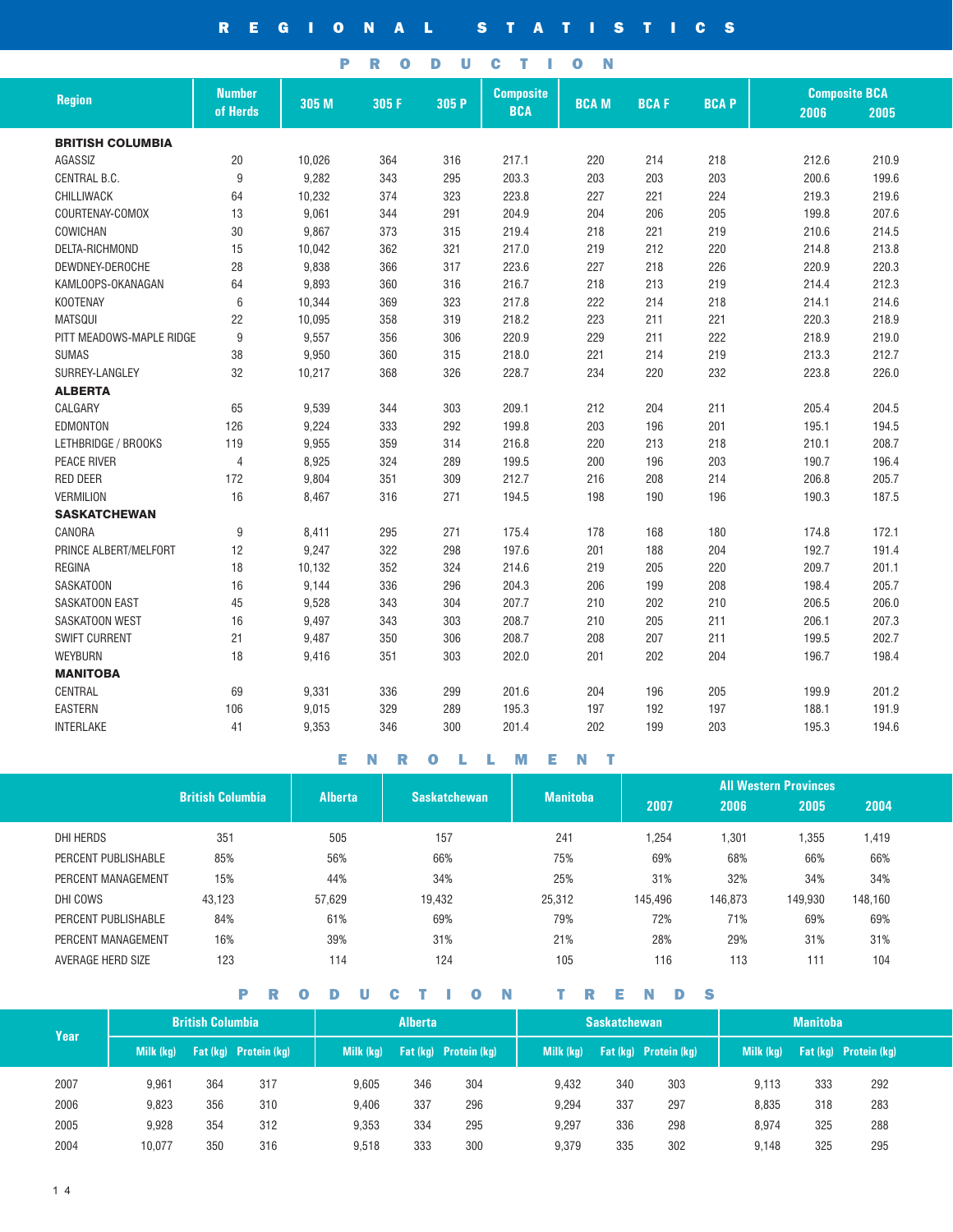## University of British Columbia, Dairy Education and Research Centre, Agassiz, BC



Nelson Dinn not only faces the normal challenges of managing a herd of 230 milking cows, but also following management protocols for dozens of research projects underway at the University of British Columbia's Dairy Education Research Centre at Agassiz.

As an example, there was a trial last year to compare four different estrous synchronization systems, and they obviously are not all the best and that impacts the herd management score for reproductive performance. Despite these challenges, he still managed to bring the herd in at third for the province for Herd Management Score.

In addition to the many students from UBC who have been educated through research training and presentations, visiting students and researchers have come from 25 countries during the last decade to

take advantage of Canada's largest and most up-to-date facility. It's one of the few in the world that can gather individual data on feed and water intake for a herd that's in free-stall housing.

Dinn is delighted with the service that CanWest DHI provides. Data collection and analysis is integrated among the Boumatic milking system, Dairy Comp 305 and DHI. The DHI lab also runs the additional milk component tests the researchers require to complement the usual data set provided to commercial dairymen.

"I pay close attention to somatic cell counts," Dinn says of his personal use of the DHI data.

Animal welfare is one of the key areas of research, so there are always lots of cow comfort trials underway. Lameness is one of the themes right now.

"There is the potential to have 31 different milking groups" in the herd, Dinn said, so keeping track of everything is a major challenge, and DHI is a big help in meeting those challenges. "Milk production is useful in almost every research project." He finds the 305-day milking reports useful in arranging groups of similar cows.

He has high regard for the staff of six farm workers. He also appreciates the generosity of B.C. dairy farmers and local companies in providing money and contributions in kind. The research centre, which is a joint venture between the University of British Columbia and the federal agriculture department, can then use this base support to seek matching funds from governments and others.

Dinn offers special personal thanks to Westgen which not only provides research funding, but also "helps me in my breeding program to improve the genetics of the herd all the time."

Dinn is building on a long tradition of excellence because some of the herd traces its pedigrees to the federal agriculture research herd at Agassiz which, during the late 1960s, ranked among the best in the country. Today, the cows may not have kept up with Canada's best, but the herd management surely has.

### BRITISH COLUMBIA HERD MANAGEMENT SCORE

|                | <b>Herd Owner</b><br><b>Rank &amp; Farm Name</b> |                                      | <b>City</b>          | <b>Total Score</b> | <b>Herd Size</b> | <b>Breed</b>   | <b>Region</b>          |
|----------------|--------------------------------------------------|--------------------------------------|----------------------|--------------------|------------------|----------------|------------------------|
| 1              | <b>MARTIN &amp; MARY ZWARTBOL</b>                |                                      | CHILLIWACK           | 952                | 72               | H <sub>0</sub> | CHILLIWACK             |
| 2              | <b>MILKY WAY DAIRY</b>                           | <b>FRANK &amp; DEBBIE LES</b>        | CHILLIWACK           | 942                | 63               | H <sub>0</sub> | CHILLIWACK             |
| 3              | UBC DAIRY EDUCATION & RESOURCE CENTRE            | <b>NELSON DINN</b>                   | AGASSIZ              | 922                | 280              | H <sub>0</sub> | AGASSIZ                |
| 4              | VAN JAARSVELD HOLDINGS LTD                       | <b>RON &amp; SUSAN VAN JAARSVELD</b> | <b>DUNCAN</b>        | 921                | 80               | H <sub>0</sub> | COWICHAN               |
| 5              | E. P. FARMS LTD                                  | <b>J EDGE PARTINGTON</b>             | <b>CRESTON</b>       | 914                | 74               | H <sub>0</sub> | <b>KOOTENAY</b>        |
| 6              | <b>COUNTRY CHARM FARMS LTD</b>                   | <b>HUIZING BROTHERS</b>              | <b>MATSOUL</b>       | 893                | 214              | H <sub>0</sub> | <b>MATSOUL</b>         |
| $\overline{7}$ | <b>MARLENA FARMS LTD</b>                         | <b>MARTIN VERMEER</b>                | <b>DEWDNEY</b>       | 890                | 176              | H <sub>0</sub> | DEWDNEY-DEROCHE        |
| 8              | <b>MEADOW GOLD FARMS</b>                         | <b>ERNEST &amp; SIG BIRKHOLZ</b>     | CHILLIWACK           | 883                | 183              | H <sub>0</sub> | <b>CHILLIWACK</b>      |
| 9              | <b>FRUEH FARM LTD</b>                            | <b>STEVE FRUEH</b>                   | <b>DUNCAN</b>        | 878                | 91               | H <sub>0</sub> | COWICHAN               |
| 10             | <b>PENDRAY FARMS LTD</b>                         | <b>LINDA PENDRAY</b>                 | <b>NORTH SAANICH</b> | 870                | 275              | H <sub>0</sub> | COWICHAN               |
| 11             | JOHN HYLKEMA                                     |                                      | CHILLIWACK           | 864                | 138              | H <sub>0</sub> | <b>CHILLIWACK</b>      |
| 12             | ALPINA DAIRY FARM LTD                            | <b>R &amp; T RUSSENBERGER</b>        | ABBOTSFORD           | 860                | 127              | H <sub>0</sub> | <b>SUMAS</b>           |
| 13             | <b>VALEDOORN FARMS INC</b>                       | TOM & JOHN HOOGENDORN                | AGASSIZ              | 855                | 197              | H <sub>0</sub> | AGASSIZ                |
| 14             | <b>JASON &amp; JENNIFER PRETTY</b>               |                                      | <b>GRINDROD</b>      | 853                | 52               | H <sub>0</sub> | KAMLOOPS-OKANAGAN      |
| 15             | <b>MALABAR FARM</b>                              | <b>NORMAN VANDER WYK</b>             | <b>DEWDNEY</b>       | 849                | 119              | H <sub>0</sub> | <b>DEWDNEY-DEROCHE</b> |
| 16             | <b>ROBERT DALE</b>                               |                                      | <b>MISSION</b>       | 844                | 94               | <b>JE</b>      | DEWDNEY-DEROCHE        |
| 17             | <b>WIKKSVIEW FARM LTD</b>                        | <b>FRED WIKKERINK</b>                | <b>COBBLE HILL</b>   | 844                | 69               | H <sub>0</sub> | COWICHAN               |
| 18             | <b>HARDENBERG &amp; SONS</b>                     | <b>CHRIS VONHARDENBERG</b>           | <b>DEWDNEY</b>       | 839                | 165              | H <sub>0</sub> | DEWDNEY-DEROCHE        |
| 19             | <b>WILLIAM WIKKERINK FARMS</b>                   | <b>J WIKKERINK</b>                   | <b>COBBLE HILL</b>   | 833                | 146              | H <sub>0</sub> | COWICHAN               |
| 20             | <b>MARTIANN HOLSTEINS LTD</b>                    | <b>MARTIN HAMMING</b>                | <b>DELTA</b>         | 827                | 215              | H <sub>0</sub> | <b>DELTA-RICHMOND</b>  |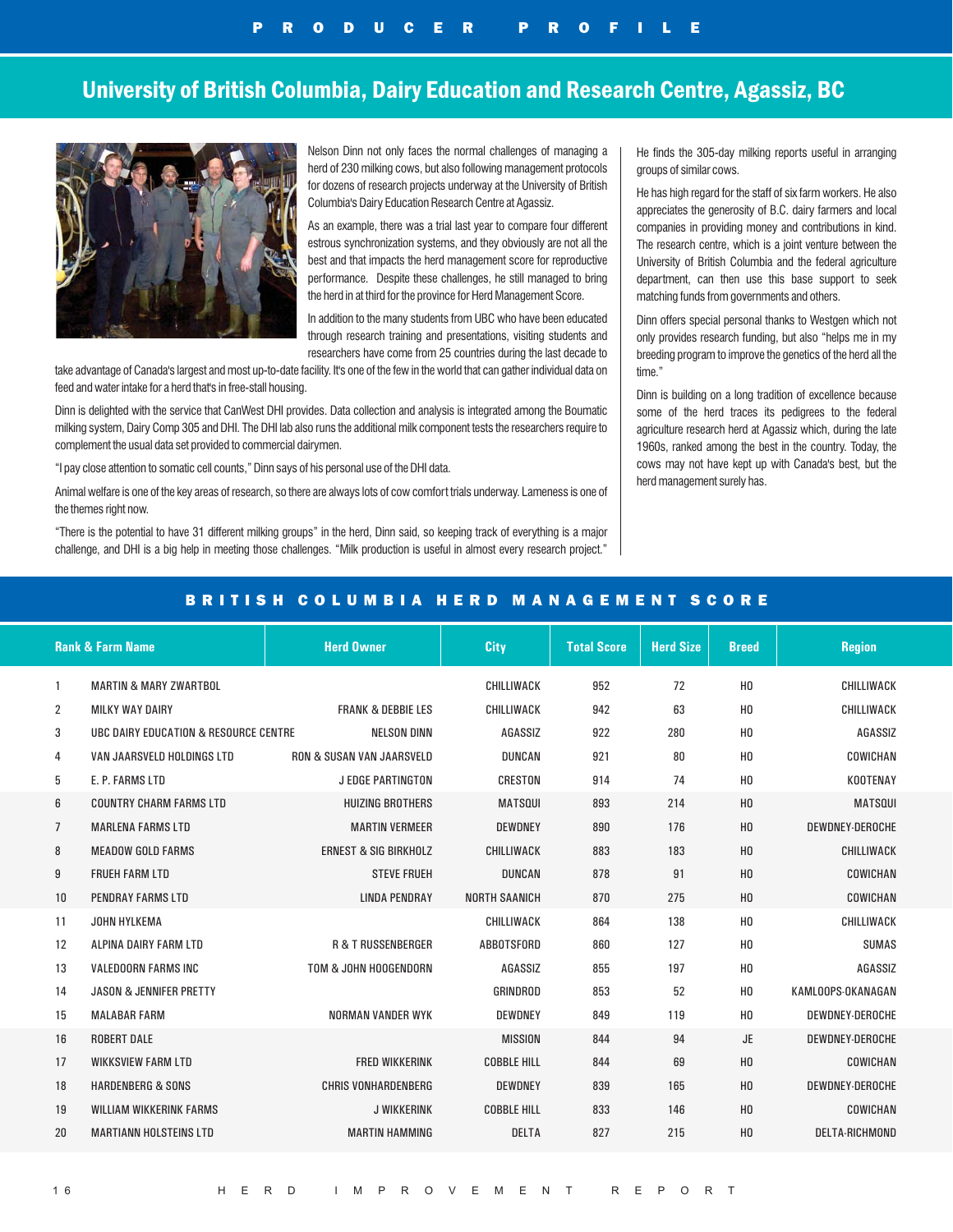# Hulleman Farms, Lacombe, AB



Martijn Hulleman immigrated from the Netherlands five years ago, worked two years as a hired hand and then bought a 280-acre farm east of Lacombe, built a new barn and bought two herds to start farming on his own.

Despite the challenges of introducing the cattle to each other and a new barn with hard concrete floors, he has managed to bring them up to good production and has achieved one of the best reproduction records in the area. In fact, things have improved so much that Hulleman Farms ranks second in Alberta for overall Herd Management Score.

"It's always hard when you're starting out like that," he says. "That's going to cost you in production and reproduction. But the last two years, things have been getting better."

Martijn makes full use of DHI services. The first data he checks is the Somatic Cell Count scores, then reproductive performance. His veterinarian and nutritionist have full access to delve into his DHI records "whenever they want" and whenever they come to the farm, they're fully prepared to address any issues either they or Martijn have spotted.

Martijn is also using DHI for MUN analyses and has had the herd checked for Johne's.

He's milking about 60 Holsteins, working with minimal parttime help from milkers three afternoons per week. His brother, Ronald, is potato farming nearby and "we help each other out during the busy times." Martijn might gain some help when he marries his fiancée, a florist in Lacombe, "but maybe it's me who will be helping her," he joked.

He feeds a ration that's a third each corn silage, barley silage and haylage, plus some hay, rolled barley and supplement.

His secret to high reproductive performance is synchronizing heats and doing all of his own artificial insemination. "By using the Presynch program, I get my cows bred within 60 days of calving and we preg-check them every two weeks. That's especially important because my home is not located on the dairy itself and it creates flexibility during potato season," he said.

"I was surprised to be second in Alberta," says Martijn, "especially since I'm just starting out."

### ALBERTA HERD MANAGEMENT SCORE

|                | <b>Rank &amp; Farm Name</b>    | <b>Herd Owner</b>                    | <b>City</b>          | <b>Total Score</b> | <b>Herd Size</b> | <b>Breed</b>   | <b>Region</b>       |
|----------------|--------------------------------|--------------------------------------|----------------------|--------------------|------------------|----------------|---------------------|
| $\mathbf{1}$   | <b>KOOY DAIRY</b>              | <b>DELBERT KOOY</b>                  | LETHBRIDGE           | 960                | 79               | H <sub>0</sub> | LETHBRIDGE / BROOKS |
| $\overline{2}$ | <b>HULLEMAN FARMS</b>          | <b>MARTIJN HULLEMAN</b>              | LACOMBE              | 938                | 62               | H <sub>0</sub> | <b>RED DEER</b>     |
| 3              | ROSEGLEN COLONY                | <b>RUEBEN ENTZ</b>                   | <b>HILDA</b>         | 937                | 93               | H <sub>0</sub> | LETHBRIDGE / BROOKS |
| 4              | <b>HOUWELING FARMS LTD</b>     | <b>PETE HOUWELING</b>                | COALDALE             | 933                | 185              | H <sub>0</sub> | LETHBRIDGE / BROOKS |
| 5              | <b>NIELSEN FARMS LTD</b>       |                                      | LACOMBE              | 926                | 168              | H <sub>0</sub> | <b>RED DEER</b>     |
| 6              | <b>ROSS LAKE DAIRIES LTD</b>   | <b>JOE &amp; NICOLE VERHOEVEN</b>    | <b>STETTLER</b>      | 910                | 57               | H <sub>0</sub> | <b>RED DEER</b>     |
| 7              | <b>BRANDO HOLSTEINS</b>        | WIM & SYLVIA SCHAKEL                 | LACOMBE              | 907                | 186              | H <sub>0</sub> | <b>RED DEER</b>     |
| 8              | TEN BRUMMELHUIS DAIRY          | ALFONS & WILMA TEN BRUMMELHUIS       | <b>OLDS</b>          | 901                | 87               | H <sub>0</sub> | CALGARY             |
| 9              | <b>EARNEWALD HOLSTEINS</b>     | <b>BRAM &amp; INEKE DE JONG</b>      | LACOMBE              | 894                | 141              | H <sub>0</sub> | <b>RED DEER</b>     |
| 10             | PRAIRIEHOME COLONY             | <b>JONATHAN WALDNER</b>              | <b>WRENTHEM</b>      | 890                | 117              | H <sub>0</sub> | LETHBRIDGE / BROOKS |
| 11             | <b>HARMEN LEUSINK</b>          |                                      | <b>PICTURE BUTTE</b> | 890                | 107              | H <sub>0</sub> | LETHBRIDGE / BROOKS |
| 12             | <b>JAN &amp; AGNES HEIDA</b>   |                                      | <b>BARRHEAD</b>      | 889                | 61               | H <sub>0</sub> | EDMONTON            |
| 13             | ARIE & DINEKE PHILIPSEN        |                                      | LACOMBE              | 887                | 281              | H <sub>0</sub> | <b>RED DEER</b>     |
| 14             | <b>WETOKA FARMS LTD</b>        | <b>ART &amp; EILEEN ROTH</b>         | <b>MILLET</b>        | 886                | 71               | H <sub>0</sub> | <b>RED DEER</b>     |
| 15             | <b>WOUTERS DAIRY</b>           | <b>MAARTEN &amp; JOHANNA WOUTERS</b> | <b>INNISFALL</b>     | 881                | 93               | H <sub>0</sub> | <b>RED DEER</b>     |
| 16             | <b>DEERFIELD COLONY</b>        | <b>ANDY WALDNER</b>                  | <b>MAGRATH</b>       | 880                | 103              | H <sub>0</sub> | LETHBRIDGE / BROOKS |
| 17             | <b>SUNALTA FARMS</b>           | <b>SIEBE BROUWER</b>                 | PONOKA               | 877                | 247              | H <sub>0</sub> | <b>RED DEER</b>     |
| 18             | <b>BLES-WOLD DAIRY</b>         | <b>HENNIE &amp; TINIE E BOS</b>      | LACOMBE              | 876                | 233              | H <sub>0</sub> | <b>RED DEER</b>     |
| 19             | <b>H &amp; W ROMMENS FARMS</b> | <b>H &amp; W ROMMENS</b>             | <b>DUCHESS</b>       | 876                | 188              | H <sub>0</sub> | LETHBRIDGE / BROOKS |
| 20             | <b>POLY-C FARMS</b>            | <b>COR &amp; CATHY HAAGSMA</b>       | PONOKA               | 874                | 152              | H <sub>0</sub> | <b>RED DEER</b>     |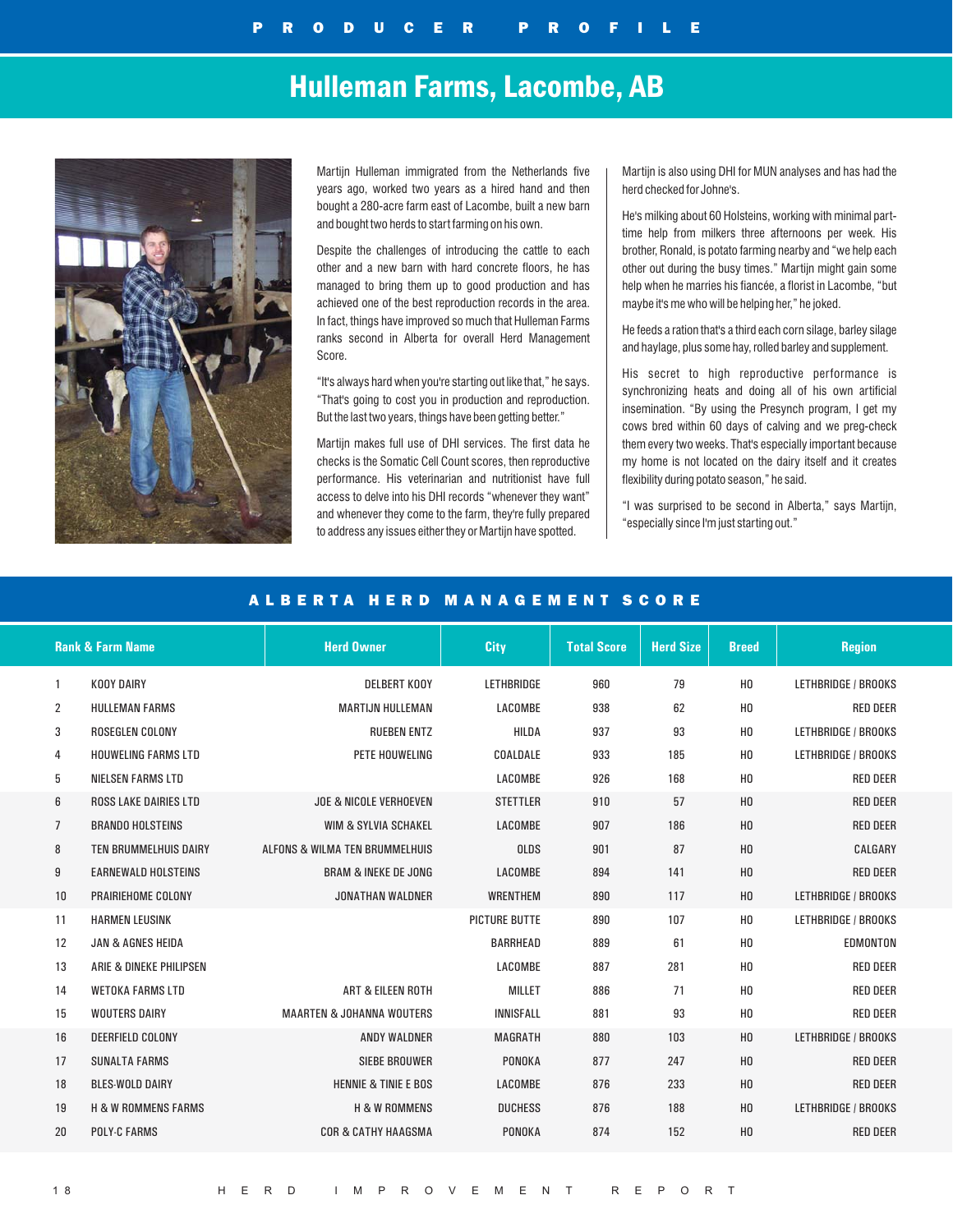## University of Saskatchewan, Department of Animal and Poultry Science, Saskatoon, SK



Neither hail, nor sleet nor a strike kept Marlene Fehr from leading the staff tending the University of Saskatchewan's 70-head Holstein herd to first place for Herd Management Score for Saskatchewan.

The month-long strike that began Nov. 2 was the biggest challenge of the year because all six of the staff she supervises are union members. It took five days to establish the dairy herd as an essential service, and then only one person per day could come in to help. Students filled in as milkers and university managers fed the cattle.

"It turned out to be a good experience for them," she says of the managers "because they learned what it's like to work in a dairy barn."

"We have a really good staff and that's probably why the university ranked first", she said. They not only have to manage a dairy herd, but also incorporate many research projects, most of them related to nutrition.

Those challenges mean Fehr depends heavily on CanWest DHI to furnish the data required not only for routine management, but also to serve the needs of the research teams from the Department of Animal and Poultry Science, the Western College of Veterinary Medicine and the Vaccine and Infectious Diseases Organization (VIDO). She makes sure the students she teaches are well aware of the value of DHI for herd management ranging from nutrition to herd health and reproduction.

Students visit the herd to learn about issues such as TMR, particle size, body condition scores, type classification, she said. Some are diploma course students, some in their third or fourth year of Animal and Poultry Science studies and some from first year at the veterinary college.

She personally pays the closest attention to the DHI data for somatic cell counts and the persistency of milk production, both on a herd-wide and individual basis.

Her word of advice for dairy farmers is to make the best quality forage possible. "It makes all the difference," she said. Concentrates can be formulated to optimize production from available forage, but the better the forage base, the better the herd's performance will be, she says.

"That comes as no surprise to dairy farmers, yet it bears repeating."

When it comes to balancing rations, Fehr tailors them closely to different groupings – a calf starter, calf grower, growing heifer, dry cow and a couple of standard milkingcow rations. The university has its own mill, but during the strike Fehr purchased from Federated Cooperatives.

### SASKATCHEWAN HERD MANAGEMENT SCORE

| <b>Rank &amp; Farm Name</b>                 | <b>Herd Owner</b>                  | <b>City</b>          | <b>Total Score</b> | <b>Herd Size</b> | <b>Breed</b>   | <b>Region</b>         |
|---------------------------------------------|------------------------------------|----------------------|--------------------|------------------|----------------|-----------------------|
| DEPARTMENT OF ANIMAL & POULTRY SCIENCE<br>1 |                                    | SASKATOON            | 893                | 62               | H <sub>0</sub> | <b>SASKATOON EAST</b> |
| 2<br><b>HAVEN COLONY</b>                    | <b>JAKE ENTZ</b>                   | <b>FOX VALLEY</b>    | 887                | 89               | H <sub>0</sub> | <b>SWIFT CURRENT</b>  |
| 3<br><b>PRAIRIE DIAMOND FARM</b>            | <b>HARLEY STRUDWICK</b>            | <b>BALGONIE</b>      | 882                | 71               | H <sub>0</sub> | REGINA                |
| <b>SUNNYSIDE DAIRY</b><br>4                 | <b>BAS &amp; MARTHA FROESE</b>     | <b>SASKATOON</b>     | 854                | 23               | H <sub>0</sub> | <b>SASKATOON</b>      |
| 5<br>PENNANT COLONY                         | <b>DAN WIPF</b>                    | <b>PENNANT</b>       | 842                | 94               | H <sub>0</sub> | <b>SWIFT CURRENT</b>  |
| <b>GLENRIDGE HOLSTEINS</b><br>6             | <b>BRUCE LOVERIDGE</b>             | <b>GRENFELL</b>      | 838                | 64               | H <sub>0</sub> | <b>WEYBURN</b>        |
| <b>RYNVIEW HOLSTEINS</b><br>$\overline{7}$  | MICHAEL WESSELINGH                 | <b>SASKATOON</b>     | 838                | 60               | H <sub>0</sub> | <b>SASKATOON EAST</b> |
| <b>FOTH VENTURES LTD</b><br>8               | <b>MELVIN FOTH</b>                 | <b>HAGUE</b>         | 818                | 307              | H <sub>0</sub> | <b>SASKATOON EAST</b> |
| 9<br><b>ELKREST FARMS</b>                   | <b>BRAD JASON TREVOR KORNELIUS</b> | <b>OSLER</b>         | 812                | 537              | H <sub>0</sub> | <b>SASKATOON EAST</b> |
| 10<br><b>SMILEY HUTTERITE COLONY</b>        | <b>LEONARD KLEINSASSER</b>         | <b>SMILEY</b>        | 806                | 65               | H <sub>0</sub> | <b>SASKATOON WEST</b> |
| 11<br><b>ABBYVIEW FARMS</b>                 | <b>BEN VANDERKOOI</b>              | <b>SASKATOON</b>     | 794                | 444              | H <sub>0</sub> | <b>SASKATOON EAST</b> |
| 12<br><b>ALLEY HOLSTEINS</b>                | <b>ALBERT LEYENHORST</b>           | <b>DALMENY</b>       | 775                | 144              | H <sub>0</sub> | <b>SASKATOON EAST</b> |
| 13<br><b>SPRINGLAKE COLONY</b>              | <b>SAMUEL HOFER</b>                | <b>SWIFT CURRENT</b> | 775                | 100              | H <sub>0</sub> | <b>SWIFT CURRENT</b>  |
| 14<br><b>DELAINE HOLSTEINS</b>              | <b>ELAINE DONALD</b>               | SASKATOON            | 771                | 129              | H <sub>0</sub> | <b>SASKATOON EAST</b> |
| <b>SCHULTZ FAMILY FARM</b><br>15            | ALVIN & MITCH SCHULTZ              | <b>DALMENY</b>       | 770                | 126              | H <sub>0</sub> | <b>SASKATOON EAST</b> |
| 16<br><b>EAGLEWOOD HOLDINGS LTD</b>         | <b>EARL &amp; SCOTT WOODSIDE</b>   | <b>ASQUITH</b>       | 767                | 76               | H <sub>0</sub> | <b>SASKATOON WEST</b> |
| 17<br><b>BAUMANN HOLSTEINS</b>              | <b>EMANUEL &amp; SIMON BAUMANN</b> | KIPLING              | 765                | 76               | H <sub>0</sub> | <b>WEYBURN</b>        |
| <b>D &amp; E DAIRY LTD</b><br>18            | <b>DENNIS &amp; ESTER ENS</b>      | <b>HAGUE</b>         | 763                | 48               | H <sub>0</sub> | <b>SASKATOON EAST</b> |
| <b>KENBERT ACRES</b><br>19                  | HERB, JAKE & KEN FRIESEN           | <b>DRAKE</b>         | 759                | 116              | H <sub>0</sub> | <b>SASKATOON EAST</b> |
| 20<br><b>HAGUEVIEW FARM INC</b>             | <b>DALE NEUDORF</b>                | <b>HAGUE</b>         | 754                | 77               | H <sub>0</sub> | <b>SASKATOON EAST</b> |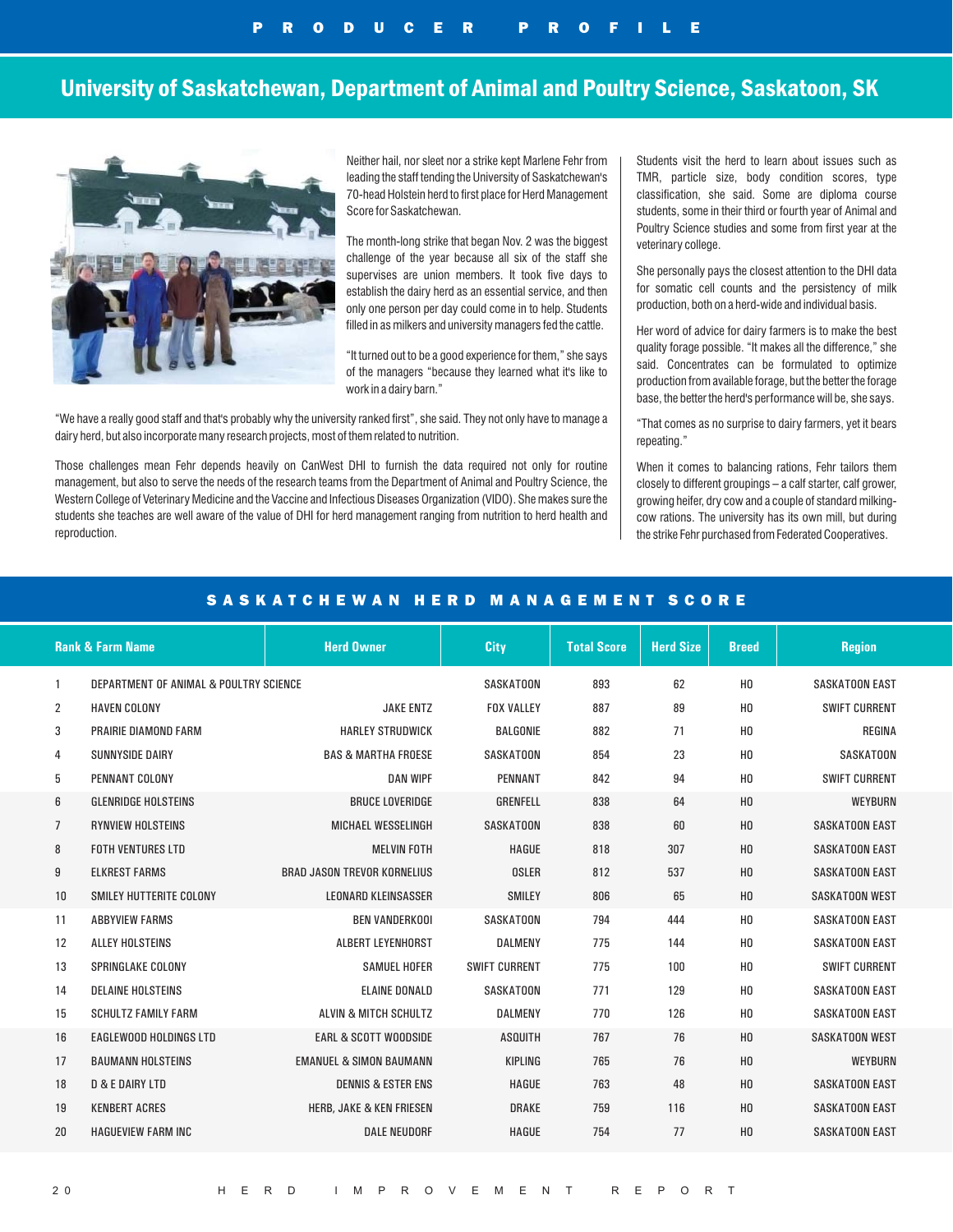# Springmeadow Farm, Libau, MB



Laurent and Corinne Failletaz pay close attention to most everything involved in their 48-head Holstein herd of milking cows, so they ended up second in Manitoba for overall Herd Management Score. "We do the best we can every day of the year," says Laurent.

He also enjoys the thrill of winning awards, so works hard to improve his herd management. "I don't want to boast, or show off," he says, "but it's fun to compare with each other. It gives me the passion."

Laurent and Corinne came to Canada as exchange students, working at a farm near Winchester, Ontario, before buying their Manitoba farm in November, 2002. They changed the ration to boost milk production and in 2003 they renovated the barn "and milk production really jumped."

The renovation widened the tie stalls, eliminating those narrower than 48 inches and making room for some as wide as 56 inches. There are three different stall sizes now to make sure that every cow is comfortable. Laurent and Corinne are firm believers in cow comfort.

They also pay close attention to DHI data. For example, Laurent uses it to identify the best cows and to cull those with the lowest BCA. He keeps a close eye on milk components and milk value and uses that information to choose sires that will improve the next generation for his herd.

"Managing without DHI is short term," he says. "With DHI, you can improve your herd and income for the long term, the next 25 years. DHI isn't a cost. It pays back over the long term."

Laurent feeds a TMR that features dry hay, supplement, high-moisture corn and corn silage. The supplement is in the TMR, not top-dressed.

Corinne, who is expecting a second child soon, can and does handle most types of jobs in the barn, such as feeding, milking and tending calves. Laurent estimates her contribution equals three-quarters of a full-time hired hand. Their first child, daughter Morgane, is two.

Laurent and Corinne placed fifth for overall herd management in 2006, second last year and will be aiming for first this year. "I like it," he says of the challenge to get better.

|                | <b>Rank &amp; Farm Name</b>   | <b>Herd Owner</b>                      | City               | <b>Total Score</b> | <b>Herd Size</b> | <b>Breed</b>   | <b>Region</b>     |  |  |  |  |  |
|----------------|-------------------------------|----------------------------------------|--------------------|--------------------|------------------|----------------|-------------------|--|--|--|--|--|
| -1             | <b>COLUMBINE HOLSTEINS</b>    | <b>JACOB &amp; ANNITA BENTHEM</b>      | <b>ELM CREEK</b>   | 857                | 87               | H <sub>0</sub> | CENTRAL           |  |  |  |  |  |
| 2              | <b>SPRINGMEADOW FARM</b>      | <b>LAURENT &amp; CORINNE FAILLETAZ</b> | LIBAU              | 851                | 56               | H <sub>0</sub> | <b>INTERLAKE</b>  |  |  |  |  |  |
| 3              | <b>JUBEMA HOLSTEINS</b>       | <b>BEERD HOP &amp; FAMILY</b>          | <b>TOLSTOI</b>     | 832                | 85               | H <sub>0</sub> | <b>EASTERN</b>    |  |  |  |  |  |
| 4              | <b>VANDEL HOLSTEINS</b>       | L VANDENBOSSCHE                        | <b>BRUXELLES</b>   | 826                | 51               | H <sub>0</sub> | CENTRAL           |  |  |  |  |  |
| 5              | SNOWFLAKE JERSEYS             | <b>GRANT DIDKOWSKI</b>                 | SNOWFLAKE          | 826                | 49               | <b>JE</b>      | CENTRAL           |  |  |  |  |  |
| 6              | PHILIPPOT DAIRY FARMS         | <b>ALAIN PHILIPPOT</b>                 | <b>ST CLAUDE</b>   | 805                | 77               | H <sub>0</sub> | CENTRAL           |  |  |  |  |  |
| $\overline{7}$ | <b>BOONSTRA FARMS LTD</b>     | <b>BRIAN &amp; ROB BOONSTRA</b>        | <b>MARQUETTE</b>   | 804                | 300              | H <sub>0</sub> | <b>INTERLAKE</b>  |  |  |  |  |  |
| 8              | <b>HANMAR HOLSTEINS</b>       | <b>HANS &amp; MARIANN BUCHELI</b>      | ANOLA              | 798                | 58               | H <sub>0</sub> | <b>EASTERN</b>    |  |  |  |  |  |
| 9              | <b>FIFI HOLSTEINS</b>         | <b>GABRIEL FIFI</b>                    | <b>BRUXELLES</b>   | 793                | 27               | H <sub>0</sub> | CENTRAL           |  |  |  |  |  |
| 10             | AIRPORT COLONY                | <b>LEVI HOFER</b>                      | PORTAGE            | 777                | 74               | H <sub>0</sub> | CENTRAL           |  |  |  |  |  |
| 11             | <b>HARDA HOLSTEINS</b>        | <b>KIRK &amp; HARRIETTE WILE</b>       | <b>STEINBACH</b>   | 772                | 37               | H <sub>0</sub> | <b>EASTERN</b>    |  |  |  |  |  |
| 12             | <b>DONFIELD FARMS</b>         | <b>GARRY DONOHOE</b>                   | <b>BRANDON</b>     | 757                | 81               | H <sub>0</sub> | <b>SOUTH WEST</b> |  |  |  |  |  |
| 13             | <b>CURRENT HOLSTEINS</b>      | <b>CURTIS &amp; DARREN HUEGING</b>     | <b>WOODLANDS</b>   | 755                | 71               | H <sub>0</sub> | <b>INTERLAKE</b>  |  |  |  |  |  |
| 14             | <b>COTTONWOOD HOLSTEINS</b>   | EDWOOD, GWEN & BRENT OSWALD            | <b>STEINBACH</b>   | 751                | 111              | H <sub>0</sub> | <b>EASTERN</b>    |  |  |  |  |  |
| 15             | <b>DELICHTE HOLSTEINS</b>     | <b>HENRY &amp; MAURICE DELICHTE</b>    | <b>ST ALPHONSE</b> | 751                | 48               | H <sub>0</sub> | <b>CENTRAL</b>    |  |  |  |  |  |
| 16             | <b>ROCKY RIDGE DAIRY</b>      | <b>HOTZE &amp; PIETJE WOUDSTRA</b>     | <b>GRUNTHAL</b>    | 746                | 137              | H <sub>0</sub> | <b>EASTERN</b>    |  |  |  |  |  |
| 17             | <b>C&amp;D FARMS</b>          | <b>CORNIE PENNER</b>                   | <b>ALTONA</b>      | 743                | 63               | H <sub>0</sub> | CENTRAL           |  |  |  |  |  |
| 18             | <b>MATT &amp; TANYA PLETT</b> |                                        | <b>LANDMARK</b>    | 742                | 39               | H <sub>0</sub> | <b>EASTERN</b>    |  |  |  |  |  |
| 19             | <b>GEECEE</b>                 | <b>GUY &amp; CLAUDE FOREST</b>         | <b>ST MALO</b>     | 741                | 49               | H <sub>0</sub> | <b>EASTERN</b>    |  |  |  |  |  |
| 20             | <b>WILDROSE JERSEYS</b>       | <b>F &amp; S SCHWEIGERT</b>            | <b>INWOOD</b>      | 738                | 46               | <b>JE</b>      | <b>INTERLAKE</b>  |  |  |  |  |  |

### MANITOBA HERD MANAGEMENT SCORE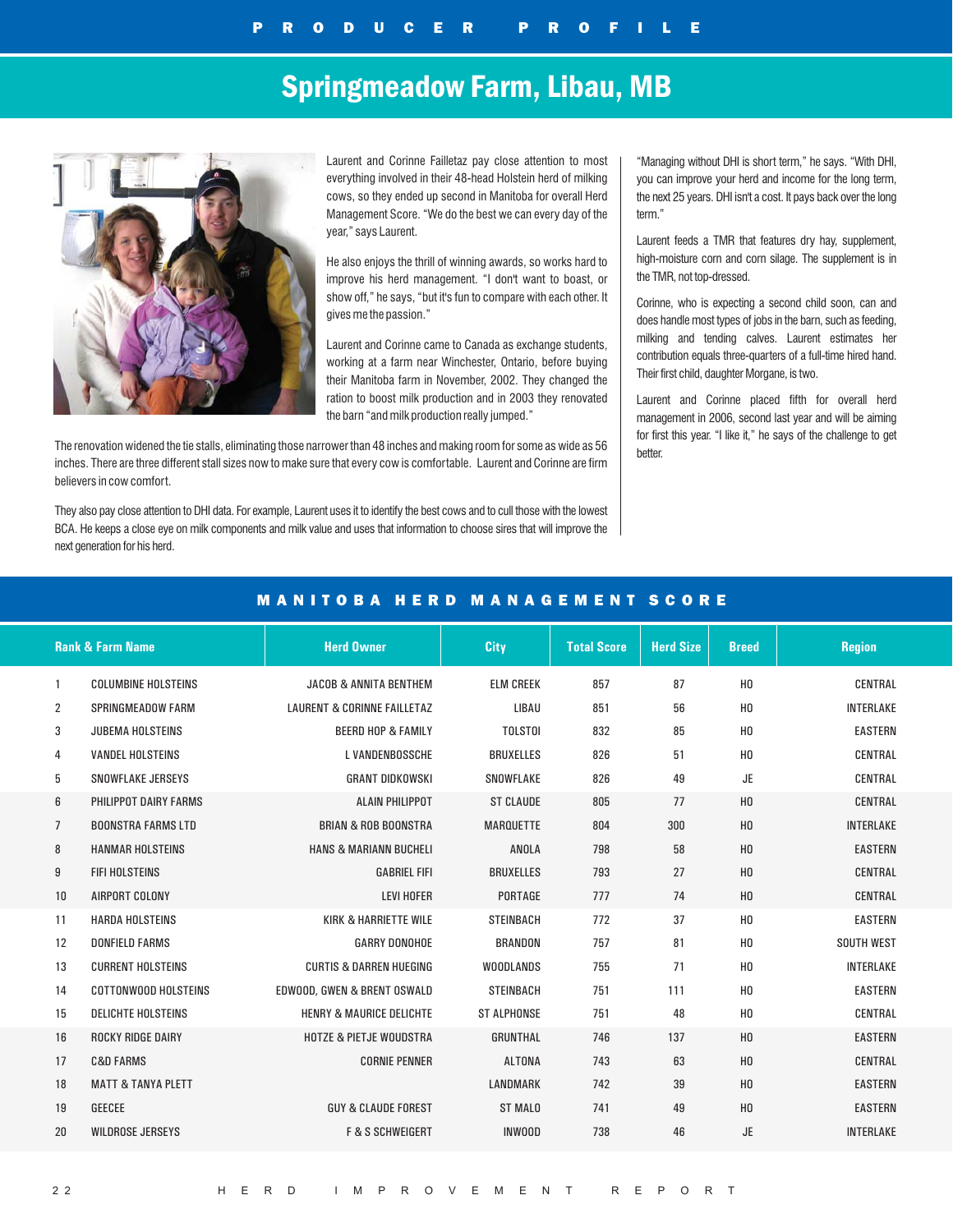| Farm                            | <b>Herd Owner</b>                   | City               | Avg BCA | <b>BCAM</b> | <b>BCAF</b> | <b>BCAP</b> | <b>Records</b> | <b>Milk kg</b> | <b>Fat kg</b> | Prot kg | <b>Breed</b> |
|---------------------------------|-------------------------------------|--------------------|---------|-------------|-------------|-------------|----------------|----------------|---------------|---------|--------------|
| <b>MEADOW GOLD FARMS</b>        | <b>ERNEST &amp; SIG BIRKHOLZ</b>    | CHILLIWACK         | 282.0   | 298         | 264         | 284         | 135            | 13,341 *       | 440           | 405     | Н            |
| <b>JOHN TAMIS</b>               |                                     | <b>SURREY</b>      | 276.3   | 288         | 260         | 281         | 53             | 12,350         | 430           | 388     | H, G, B      |
| <b>TRIWEST FARMS</b>            | <b>VIC &amp; TERRY TRIEMSTRA</b>    | CHILLIWACK         | 274.3   | 282         | 269         | 272         | 106            | 12,655 *       | 449           | 387     | Н            |
| <b>BARBROS JERSEY FARM</b>      | <b>TOM BARICHELLO</b>               | LANGLEY            | 274.3   | 290         | 252         | 281         | 36             | 8,157          | 384           | 300     | J            |
| E.P. FARMS LTD                  | <b>J EDGE PARTINGTON</b>            | CRESTON            | 268.3   | 272         | 265         | 268         | 67             | 12,273         | 441           | 384     | Н            |
| JOHN HYLKEMA                    |                                     | CHILLIWACK         | 267.7   | 268         | 267         | 268         | 93             | 12,395         | 460           | 392     | Н            |
| <b>FRUEH FARM LTD</b>           | <b>STEVE FRUEH</b>                  | <b>DUNCAN</b>      | 267.3   | 259         | 286         | 257         | 62             | 12,291         | 501           | 385     | Н            |
| <b>NATURE GLEN DAIRY</b>        | <b>BEN BRANDSMA &amp; BI BOWMAN</b> | <b>ABBOTSFORD</b>  | 261.3   | 263         | 254         | 267         | 62             | 11,847         | 426           | 384     | H,J          |
| <b>LYBA FARMS</b>               | <b>LYLE MAMMEL</b>                  | CHILLIWACK         | 261.0   | 265         | 245         | 273         | 51             | 11,555         | 398           | 381     | Н            |
| <b>MARLENA FARMS LTD</b>        | <b>MARTIN VERMEER</b>               | DEWDNEY            | 258.7   | 267         | 245         | 264         | 136            | $11,820*$      | 403           | 373     | Н            |
| <b>MALABAR FARM</b>             | <b>NORMAN VANDER WYK</b>            | <b>DEWDNEY</b>     | 257.0   | 272         | 232         | 267         | 104            | 12,183         | 386           | 382     | Н            |
| KOOLDALE FARMS LTD              | KOOLDALE FARMS LTD                  | <b>SURREY</b>      | 256.7   | 258         | 255         | 257         | 89             | 11,934         | 441           | 379     | Н            |
| <b>TELFORD FARMS</b>            | <b>JAMES TELFORD</b>                | <b>ABBOTSFORD</b>  | 256.0   | 268         | 234         | 266         | 48             | 12,615         | 406           | 396     | Н            |
| <b>BLOSSOM DAIRY LTD</b>        | <b>VICTOR &amp; BRIAN GOERTZEN</b>  | CHILLIWACK         | 255.0   | 248         | 270         | 247         | 83             | 11,363         | 461           | 359     | Н            |
| <b>MILKY WAY DAIRY</b>          | <b>FRANK &amp; DEBBIE LES</b>       | CHILLIWACK         | 254.3   | 257         | 256         | 250         | 49             | 11,420         | 424           | 353     | H            |
| <b>DAVISON FARM</b>             | <b>KEVIN DAVISON</b>                | <b>MAPLE RIDGE</b> | 253.0   | 289         | 209         | 261         | 95             | 7,658          | 299           | 263     | J            |
| <b>VAN GARD FARMS LTD</b>       | JIM VAN GARDEREN                    | <b>CHILLIWACK</b>  | 253.0   | 262         | 234         | 263         | 58             | 11,688         | 392           | 374     | H            |
| ST CHRISTOPHER                  | ALLAN, RANDELL DE JONG & FAMILY     | <b>SURREY</b>      | 252.3   | 268         | 221         | 268         | 118            | $12,154*$      | 371           | 388     | Н            |
| <b>H ANTONSEN &amp; CO. LTD</b> | <b>HARVEY ANTONSEN</b>              | ALDERGROVE         | 252.3   | 257         | 245         | 255         | 48             | 11,835         | 420           | 375     | Н            |
| <b>SWAANSITE HOLSTEINS</b>      | <b>NEIL SWAAN</b>                   | <b>SALMON ARM</b>  | 251.3   | 254         | 249         | 251         | 19             | 11,726         | 424           | 368     | Н            |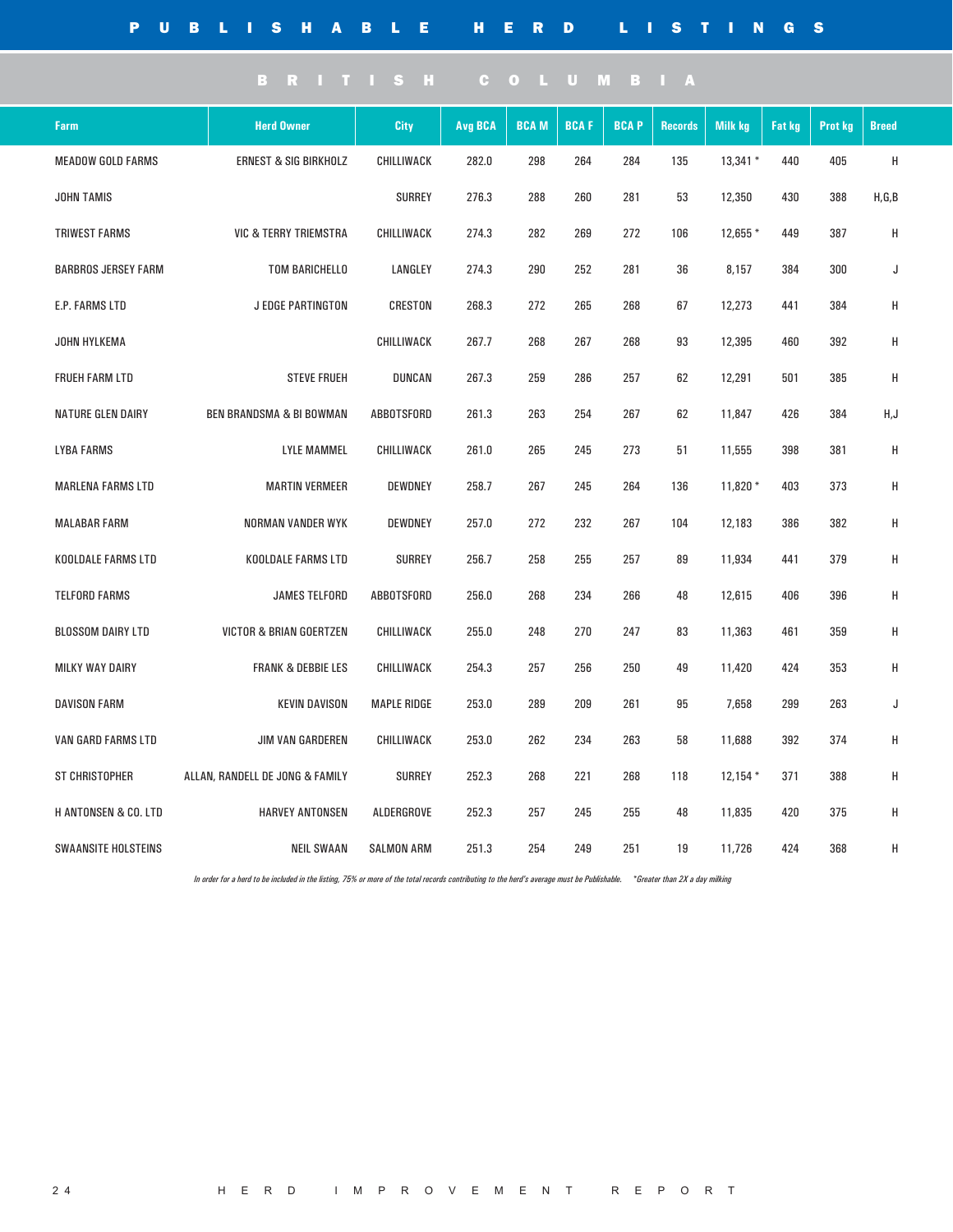| Farm                                   | <b>Herd Owner</b>                  | City             | <b>Avg BCA</b> | <b>BCAM</b> | <b>BCAF</b> | <b>BCAP</b> | <b>Records</b> | <b>Milk kg</b> | <b>Fat kg</b> | <b>Prot kg</b> | <b>Breed</b> |  |
|----------------------------------------|------------------------------------|------------------|----------------|-------------|-------------|-------------|----------------|----------------|---------------|----------------|--------------|--|
| RINSMA HOLSTEINS                       | <b>GEERT RINSMA</b>                | <b>OLDS</b>      | 285.7          | 301         | 266         | 290         | 62             | 14,445 *       | 471           | 440            | Н            |  |
| <b>NORTHEND FARM</b>                   | <b>BRODIE &amp; BRENDA CUPPLES</b> | <b>THORSBY</b>   | 280.0          | 293         | 258         | 289         | 13             | 8,133          | 297           | 263            | M,G          |  |
| <b>EARNEWALD HOLSTEINS</b>             | <b>BRAM &amp; INEKE DE JONG</b>    | LACOMBE          | 273.3          | 277         | 273         | 270         | 126            | 12,084         | 441           | 376            | Н            |  |
| <b>VANDEN POL DAIRY</b>                | <b>GYS &amp; SILIA VANDEN POL</b>  | COALDALE         | 266.7          | 278         | 248         | 274         | 58             | 12,362 *       | 410           | 387            | Н            |  |
| <b>ROSELANE HOLSTEINS</b>              |                                    | ROLLYVIEW        | 265.0          | 276         | 255         | 264         | 51             | 12,367         | 429           | 382            | H,B          |  |
| <b>H &amp; W ROMMENS FARMS</b>         | <b>H &amp; W ROMMENS</b>           | <b>DUCHESS</b>   | 264.3          | 271         | 252         | 270         | 160            | 12,418         | 428           | 393            | Н            |  |
| <b>WESTPRIDE FARMS LTD</b>             | <b>DALE &amp; ADAM STANNARD</b>    | <b>RED DEER</b>  | 262.3          | 275         | 249         | 263         | 104            | $12.433*$      | 419           | 378            | Н            |  |
| TEN BRUMMELHUIS DAIRY                  | A & W TEN BRUMMELHUIS              | OLDS             | 261.0          | 274         | 245         | 264         | 63             | 12,210         | 405           | 376            | H.B          |  |
| OK COLONY                              | <b>JONATHON WALDNER</b>            | <b>RAYMOND</b>   | 259.0          | 264         | 255         | 258         | 30             | 11,703         | 418           | 363            | Н            |  |
| <b>SCOVA FARMS LTD</b>                 | <b>SCOTT INGWERSEN</b>             | PONOKA           | 258.7          | 273         | 252         | 251         | 115            | $12.186*$      | 419           | 358            | Н            |  |
| <b>HAPPY COW DAIRY</b>                 | <b>KEES &amp; MIRANDA VERHOEF</b>  | <b>INNISFAIL</b> | 256.7          | 269         | 236         | 265         | 56             | $11.814*$      | 389           | 374            | H.B          |  |
| <b>EVERT &amp; JANNETT VAN BENTHEM</b> |                                    | <b>INNISFAIL</b> | 256.3          | 270         | 241         | 258         | 99             | 12,212         | 404           | 371            | н            |  |
| DE LINGE DAIRY FARM                    | JOOP GARRETSEN                     | CRANFORD         | 255.0          | 267         | 239         | 259         | 128            | 12,202         | 404           | 376            | H            |  |
| <b>WETOKA FARMS LTD</b>                | <b>ART &amp; EILEEN ROTH</b>       | <b>MILLET</b>    | 255.0          | 268         | 243         | 254         | 59             | 12,281         | 414           | 370            | Н            |  |
| <b>MORSAN DAIRY</b>                    | <b>MORRIS THALEN</b>               | PONOKA           | 254.3          | 264         | 248         | 251         | 487            | $11.753*$      | 412           | 357            | H,B          |  |
| <b>WILL &amp; ROB ROMMENS</b>          |                                    | <b>DUCHESS</b>   | 254.3          | 262         | 241         | 260         | 136            | 11,849         | 404           | 374            | Н            |  |
| <b>MORSAN DAIRY</b>                    | <b>MORRIS THALEN</b>               | PONOKA           | 254.3          | 255         | 250         | 258         | 40             | 11,319         | 414           | 365            | н            |  |
| <b>THORNSPYC DAIRY</b>                 | <b>WIM VAN DE BRAKE</b>            | LACOMBE          | 253.0          | 258         | 250         | 251         | 136            | 11,574         | 417           | 360            | H            |  |
| <b>NEW MARS DAIRY</b>                  | <b>HENK SCHRIJVER</b>              | <b>MILLET</b>    | 252.7          | 247         | 266         | 245         | 162            | 11,361         | 453           | 359            | н            |  |
| <b>BUIT DAIRIES LTD</b>                | <b>RUSS &amp; JUDI BUIT</b>        | <b>BENTLEY</b>   | 252.7          | 265         | 243         | 250         | 53             | $11.477*$      | 391           | 345            | Н            |  |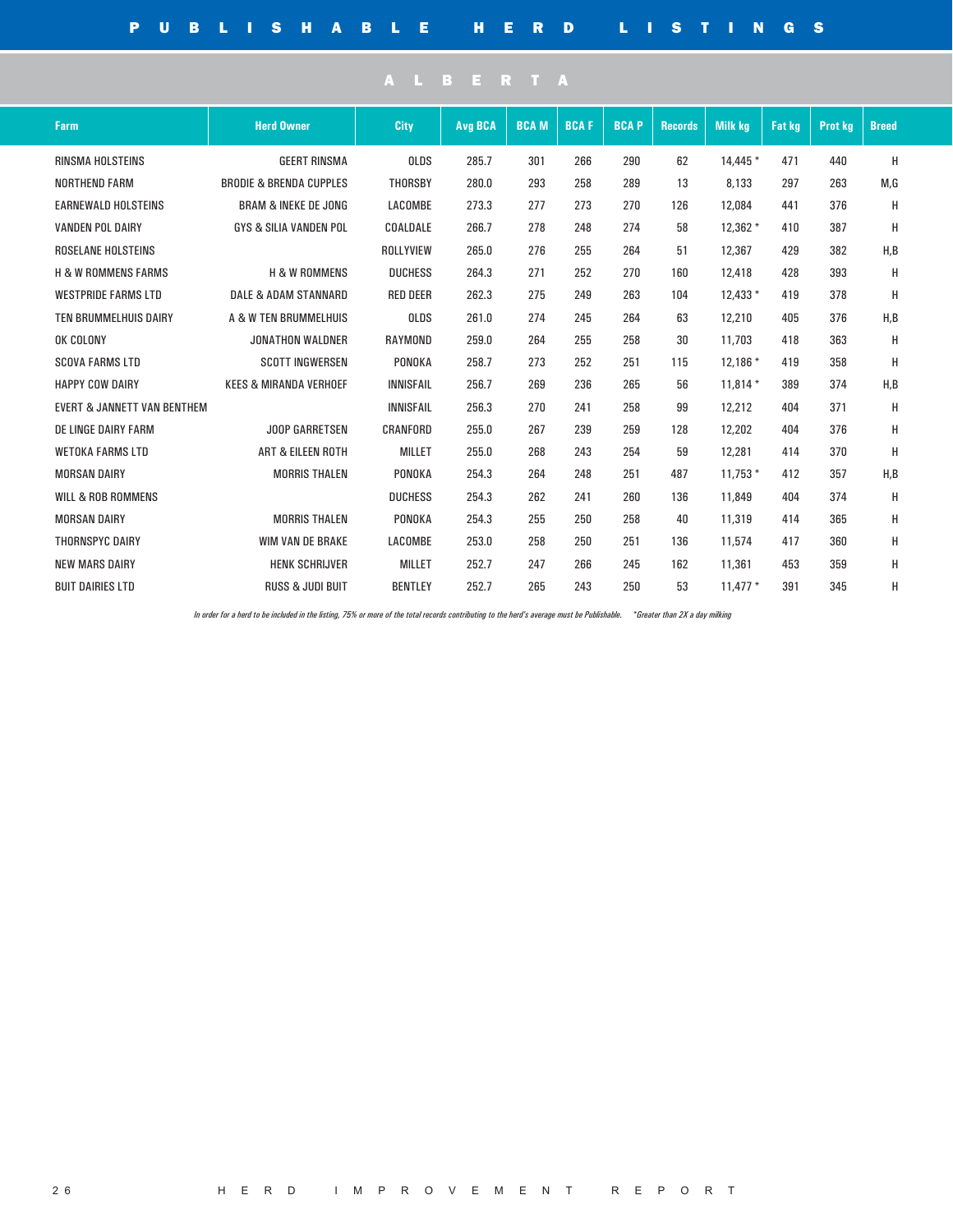| <b>Farm</b>                             | <b>Herd Owner</b>                  | City                 | <b>Avg BCA</b> | <b>BCAM</b> | <b>BCAF</b> | <b>BCAP</b> | <b>Records</b> | <b>Milk kg</b> | <b>Fat kg</b> | <b>Prot kg</b> | <b>Breed</b> |
|-----------------------------------------|------------------------------------|----------------------|----------------|-------------|-------------|-------------|----------------|----------------|---------------|----------------|--------------|
| <b>RYNVIEW HOLSTEINS</b>                | MICHAEL WESSELINGH                 | SASKATOON            | 282.7          | 289         | 272         | 287         | 49             | 12,948         | 452           | 410            | H            |
| PRAIRIE DIAMOND FARM                    | <b>HARLEY STRUDWICK</b>            | BALGONIE             | 276.0          | 277         | 269         | 282         | 57             | 13,042         | 467           | 421            | H            |
| FOTH VENTURES LTD<br><b>MELVIN FOTH</b> |                                    | HAGUE                | 260.3          | 269         | 246         | 266         | 232            | $12,109*$      | 412           | 382            | H            |
| <b>NEXGEN FARMS</b>                     | <b>KEN LISCHKA</b>                 | <b>STEELEMAN</b>     | 260.0          | 256         | 262         | 262         | 47             | 12,324         | 467           | 399            | H            |
| KAWARTHA HOLSTEINS                      | <b>DAVE &amp; MELISSA MCMORROW</b> | <b>OSLER</b>         | 251.0          | 254         | 237         | 262         | 60             | 11,425         | 407           | 379            | H,J          |
| NORWIND DAIRY                           | <b>ERNIE FRIESEN</b>               | <b>MARTENSVILLE</b>  | 247.0          | 256         | 233         | 252         | 41             | 11,109         | 379           | 350            | H, J         |
| PENNANT COLONY                          | <b>DAN WIPF</b>                    | <b>PENNANT</b>       | 245.7          | 240         | 261         | 236         | 75             | 10,985         | 446           | 344            | H            |
| <b>DELAINE HOLSTEINS</b>                | <b>ELAINE DONALD</b>               | SASKATOON            | 245.3          | 246         | 250         | 240         | 103            | 11,281         | 425           | 351            | H            |
| DEPARTMENT OF ANIMAL & POULTRY SCIENCE  |                                    | SASKATOON            | 241.3          | 241         | 239         | 244         | 52             | 10,948         | 402           | 353            | H            |
| <b>BAUMANN HOLSTEINS</b>                | <b>EMANUEL &amp; SIMON BAUMANN</b> | <b>KIPLING</b>       | 240.7          | 241         | 246         | 235         | 57             | 10,843         | 410           | 336            | H            |
| <b>KESSEL FAMILY FARM</b>               | RAYMOND KESSEL                     | BALGONIE             | 235.3          | 242         | 225         | 239         | 110            | 11,052         | 378           | 346            | H            |
| <b>ROBERTSON DAIRY LTD</b>              | <b>CLAYTON ROBERTSON</b>           | <b>BULYEA</b>        | 235.3          | 240         | 221         | 245         | 87             | 11.184         | 380           | 361            | H            |
| <b>FORNWALD &amp; SONS FARMS LTD</b>    | D, T & C FORNWALD                  | <b>LAMPMAN</b>       | 234.7          | 243         | 217         | 244         | 108            | 11,280         | 383           | 362            | H,J          |
| <b>EAGLEWOOD HOLDINGS LTD</b>           | <b>EARL &amp; SCOTT WOODSIDE</b>   | <b>ASQUITH</b>       | 232.0          | 234         | 225         | 237         | 66             | 10,701         | 380           | 345            | Н            |
| <b>ELKREST FARMS</b>                    | BRAD, JASON & TREVOR KORNELIUS     | <b>OSLER</b>         | 230.7          | 239         | 222         | 231         | 417            | 10.852 *       | 374           | 334            | H,A          |
| RIVERBEND INSTITUTION                   | <b>CORCAN AGRIBUSINESS</b>         | <b>PRINCE ALBERT</b> | 230.3          | 230         | 230         | 231         | 42             | 10,682         | 395           | 340            | H            |
| <b>GLENRIDGE HOLSTEINS</b>              | <b>BRUCE LOVERIDGE</b>             | <b>GRENFELL</b>      | 229.7          | 232         | 232         | 225         | 44             | 10,796         | 402           | 332            | H            |
| <b>COSSETTE FARMS LTD</b>               | <b>RANDY COSSETTE</b>              | <b>ESTEVAN</b>       | 227.7          | 230         | 218         | 235         | 74             | 10,635         | 372           | 344            | H            |
| ARTOMDA FARMS                           | <b>RANDY STOKER</b>                | HAGUE                | 227.3          | 235         | 217         | 230         | 81             | 10,839         | 373           | 337            | H            |
| SPRINGWATER COLONY                      | <b>ANDY STAHL</b>                  | <b>RUTHILDA</b>      | 227.0          | 234         | 219         | 228         | 163            | 10,526         | 364           | 325            | H            |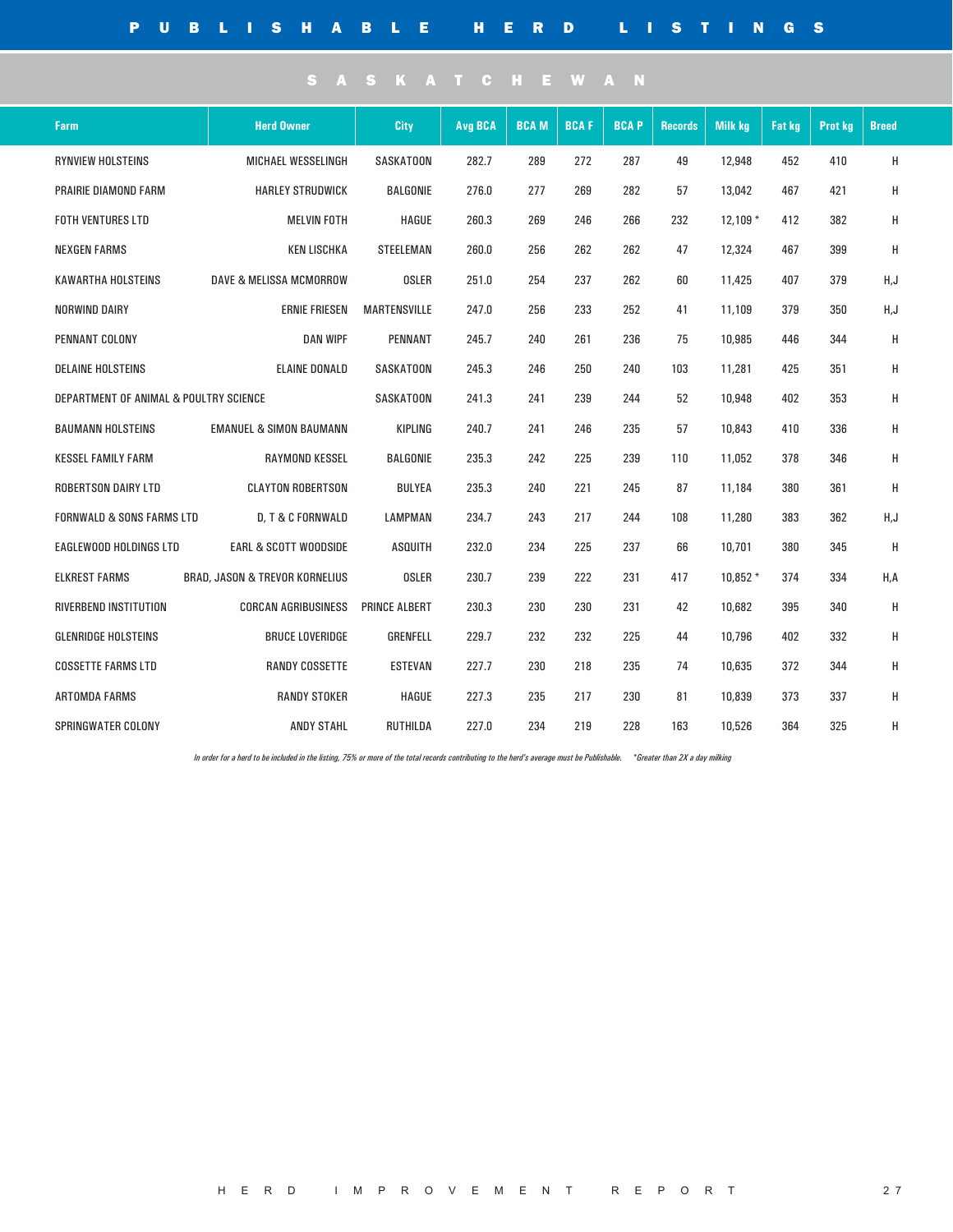| <b>Farm</b>                   | <b>Herd Owner</b>                      | City               | <b>Avg BCA</b> | <b>BCAM</b> | <b>BCAF</b> | <b>BCAP</b> | <b>Records</b> | <b>Milk kg</b> | <b>Fat kg</b> | <b>Prot kg</b> | <b>Breed</b> |  |
|-------------------------------|----------------------------------------|--------------------|----------------|-------------|-------------|-------------|----------------|----------------|---------------|----------------|--------------|--|
| <b>AGGIES HOLSTEINS</b>       | <b>HERMANN &amp; AUDREY HUEGING</b>    | <b>WOODLANDS</b>   | 288.0          | 298         | 278         | 288         | 89             | 13,561         | 468           | 417            | н            |  |
| AIRPORT COLONY                | <b>LEVI HOFER</b>                      | PORTAGE            | 267.0          | 281         | 253         | 267         | 52             | 12,323         | 412           | 374            | Н            |  |
| <b>VANDEL HOLSTEINS</b>       | <b>L VANDENBOSSCHE</b>                 | <b>BRUXELLES</b>   | 264.7          | 266         | 255         | 273         | 43             | 12,096         | 431           | 394            | Н            |  |
| <b>JUBEMA HOLSTEINS</b>       | <b>BEERD HOP &amp; FAMILY</b>          | <b>TOLSTOI</b>     | 261.7          | 268         | 247         | 270         | 60             | 11,405         | 394           | 367            | Н            |  |
| <b>JAMES VALLEY COLONY</b>    | <b>TIM WURTZ</b>                       | <b>ELIE</b>        | 261.3          | 270         | 260         | 254         | 64             | 12,986 *       | 463           | 385            | H            |  |
| PENNVIEW HOLSTEINS            | <b>LARRY PENNER</b>                    | <b>BLUMENORT</b>   | 260.3          | 259         | 262         | 260         | 49             | 12,080         | 453           | 384            | Н            |  |
| <b>CURRENT HOLSTEINS</b>      | <b>CURTIS &amp; DARREN HUEGING</b>     | <b>WOODLANDS</b>   | 259.0          | 269         | 245         | 263         | 52             | 13,078         | 440           | 406            | Н            |  |
| <b>SPRINGMEADOW FARM</b>      | <b>LAURENT &amp; CORINNE FAILLETAZ</b> | LIBAU              | 249.0          | 254         | 239         | 254         | 40             | 11,735         | 413           | 374            | H,J          |  |
| <b>SWISS DREAM FARM</b>       |                                        | WAWANESA           | 248.7          | 250         | 248         | 248         | 50             | 9,544          | 381           | 332            | В            |  |
| <b>DONFIELD FARMS</b>         | <b>GARRY DONOHOE</b>                   | <b>BRANDON</b>     | 246.0          | 239         | 250         | 249         | 65             | 11,124         | 434           | 368            | Н            |  |
| <b>FRIECREST HOLSTEINS</b>    | <b>ED &amp; KATHY FRIESEN</b>          | KLEEFELD           | 245.0          | 243         | 252         | 240         | 71             | 11,138         | 428           | 349            | Н            |  |
| <b>STEINMANN DAIRY FARM</b>   | W & M STEINMANN                        | CLANDEBOYE         | 243.7          | 245         | 241         | 245         | 50             | 11,237         | 410           | 356            | Н            |  |
| COTTONWOOD HOLSTEINS          | EDWOOD, GWEN & BRENT OSWALD            | <b>STEINBACH</b>   | 243.3          | 233         | 267         | 230         | 79             | 10,824         | 460           | 339            | Н            |  |
| LIFEWIND HOLSTEINS            | <b>CHRISTOPHE ROULIN</b>               | <b>STONEWALL</b>   | 240.7          | 247         | 234         | 241         | 74             | 11,716         | 412           | 363            | Н            |  |
| <b>LAINGSPRING FARM</b>       | <b>RAY &amp; BERTHA LAING</b>          | <b>STEINBACH</b>   | 238.3          | 242         | 238         | 235         | 91             | 10,893         | 398           | 337            | Н            |  |
| <b>WILDROSE JERSEYS</b>       | <b>F &amp; S SCHWEIGERT</b>            | <b>INWOOD</b>      | 237.0          | 248         | 211         | 252         | 31             | 7,820          | 361           | 301            | J            |  |
| <b>DELICHTE HOLSTEINS</b>     | <b>HENRY &amp; MAURICE DELICHTE</b>    | <b>ST ALPHONSE</b> | 236.7          | 239         | 224         | 247         | 38             | 10,353         | 371           | 344            | H,J          |  |
| <b>COLUMBINE HOLSTEINS</b>    | <b>JACOB &amp; ANNITA BENTHEM</b>      | <b>ELM CREEK</b>   | 236.0          | 238         | 230         | 240         | 77             | 10,673         | 384           | 344            | Н            |  |
| <b>MATT &amp; TANYA PLETT</b> |                                        | LANDMARK           | 235.3          | 235         | 233         | 238         | 26             | 11,399         | 421           | 366            | Н            |  |
| POUTEAU HOLSTEINS LTD         | DARCY, RANDY & ED POUTEAU              | <b>SWAN LAKE</b>   | 234.0          | 236         | 224         | 242         | 85             | 10,655         | 377           | 348            | Н            |  |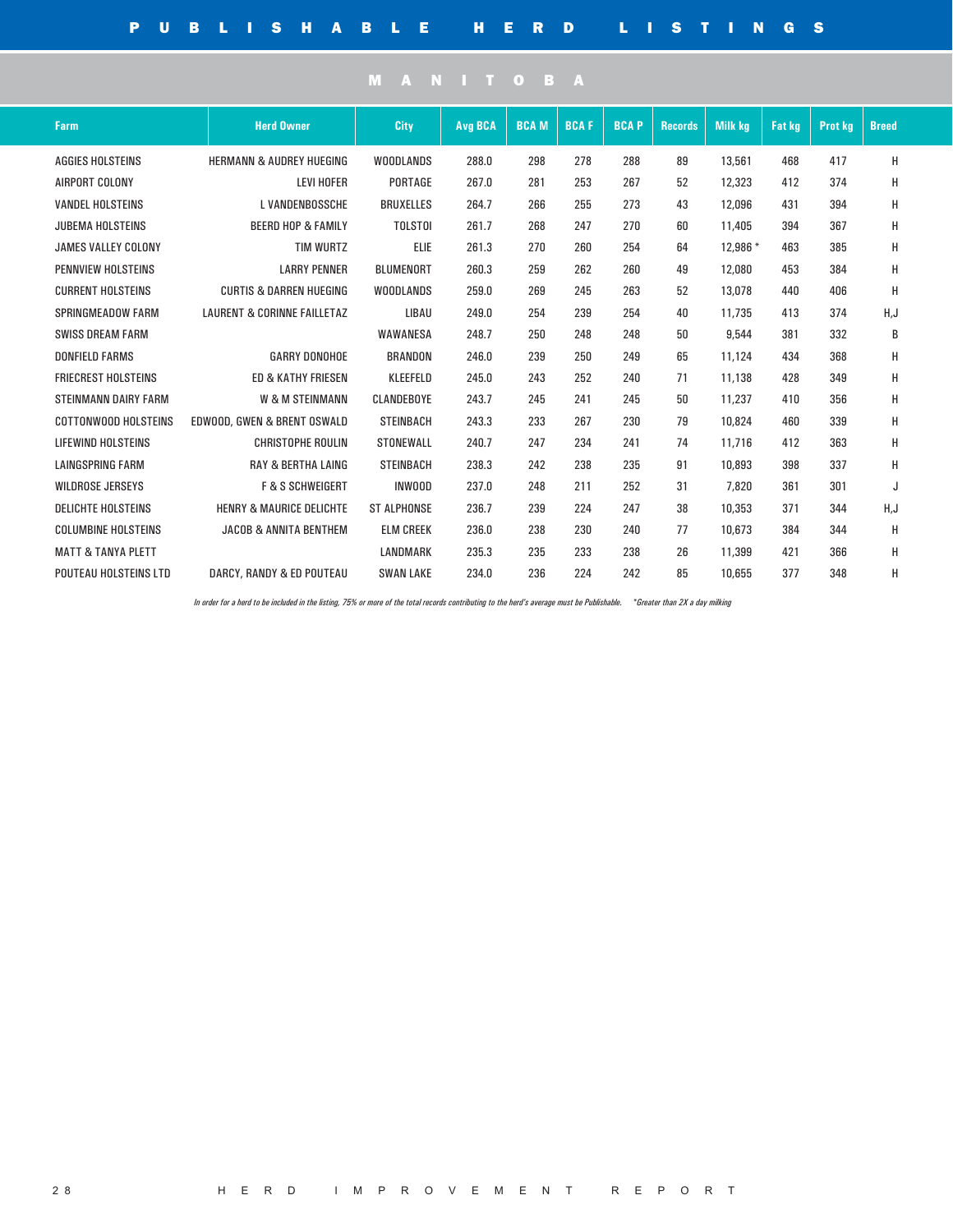## HERD DEMOGRAPHICS

|                               |       |       | <b>Herd Size</b> |         | <b>Housing</b>   |                   |       | Frequency |
|-------------------------------|-------|-------|------------------|---------|------------------|-------------------|-------|-----------|
|                               | 0.49  | 50-99 | 100-199          | $200 +$ | <b>Tie-Stall</b> | <b>Free Stall</b> | 2x    | 3x        |
| <b>BRITISH COLUMBIA</b>       |       |       |                  |         |                  |                   |       |           |
| % OF HERDS                    | 12.3  | 40.5  | 33.9             | 13.4    | 5.4              | 94.3              | 92.3  | 7.7       |
| % OF COWS                     | 3.9   | 24.5  | 37.3             | 34.4    | 2.5              | 97.5              | 86.4  | 13.6      |
| AVERAGE HERD SIZE             | 38.8  | 74.3  | 135.2            | 315.2   | 56.5             | 127               | 115   | 216.8     |
| AVERAGE MILK PRODUCTION       | 9,477 | 9,894 | 10,134           | 10,168  | 9,515            | 9,990             | 9,882 | 10,901    |
| <b>AVERAGE FAT PRODUCTION</b> | 355   | 363   | 368              | 365     | 348              | 365               | 364   | 369       |
| AVERAGE PROTEIN PRODUCTION    | 302   | 315   | 322              | 322     | 305              | 318               | 315   | 340       |
| <b>BCA MILK</b>               | 212   | 221   | 226              | 225     | 214              | 222               | 220   | 243       |
| <b>BCA FAT</b>                | 210   | 214   | 219              | 217     | 203              | 216               | 215   | 221       |
| <b>BCA PROTEIN</b>            | 211   | 219   | 225              | 224     | 213              | 221               | 219   | 238       |
| <b>ALBERTA</b>                |       |       |                  |         |                  |                   |       |           |
| % OF HERDS                    | 9.7   | 41.2  | 40.2             | 8.9     | 14.9             | 84                | 89.9  | 10.1      |
| % OF COWS                     | 3.4   | 27.7  | 46.5             | 22.4    | 9.3              | 89.8              | 85.5  | 14.5      |
| <b>AVERAGE HERD SIZE</b>      | 40.3  | 76.7  | 132              | 287.1   | 71.7             | 122.1             | 108.6 | 163.6     |
| AVERAGE MILK PRODUCTION       | 8,919 | 9,583 | 9,743            | 9,838   | 9,380            | 9,660             | 9,513 | 10,427    |
| AVERAGE FAT PRODUCTION        | 324   | 342   | 353              | 356     | 337              | 348               | 343   | 369       |
| AVERAGE PROTEIN PRODUCTION    | 287   | 303   | 307              | 309     | 299              | 305               | 301   | 326       |
| <b>BCA MILK</b>               | 205   | 210   | 215              | 218     | 204              | 214               | 210   | 230       |
| <b>BCA FAT</b>                | 193   | 202   | 209              | 211     | 196              | 207               | 203   | 219       |
| <b>BCA PROTEIN</b>            | 204   | 209   | 213              | 214     | 204              | 212               | 209   | 226       |
| <b>SASKATCHEWAN</b>           |       |       |                  |         |                  |                   |       |           |
| % OF HERDS                    | 9.6   | 40.1  | 34.4             | 15.9    | 26.1             | 67.5              | 93.6  | 6.4       |
| % OF COWS                     | 2.8   | 23.9  | 36.6             | 36.7    | 14.6             | 81.2              | 85.6  | 14.4      |
| AVERAGE HERD SIZE             | 36    | 73.8  | 131.7            | 285.1   | 69.4             | 148.8             | 113.2 | 279.6     |
| AVERAGE MILK PRODUCTION       | 8,017 | 9,635 | 9,378            | 9,886   | 9,222            | 9,511             | 9,380 | 10,191    |
| <b>AVERAGE FAT PRODUCTION</b> | 287   | 345   | 341              | 356     | 332              | 342               | 339   | 357       |
| AVERAGE PROTEIN PRODUCTION    | 259   | 310   | 301              | 315     | 296              | 305               | 302   | 318       |
| <b>BCA MILK</b>               | 177   | 211   | 205              | 217     | 201              | 209               | 206   | 223       |
| <b>BCA FAT</b>                | 167   | 203   | 201              | 210     | 193              | 202               | 199   | 211       |
| <b>BCA PROTEIN</b>            | 178   | 213   | 207              | 217     | 202              | 210               | 207   | 219       |
| <b>MANITOBA</b>               |       |       |                  |         |                  |                   |       |           |
| % OF HERDS                    | 20.3  | 44    | 26.6             | 9.1     | 51.9             | 47.7              | 93.8  | 6.2       |
| % OF COWS                     | 7.3   | 29.8  | 33.1             | 29.9    | 35.6             | 64.1              | 87.8  | 12.2      |
| AVERAGE HERD SIZE             | 37.5  | 71.2  | 130.7            | 344     | 72               | 141               | 98.3  | 206.1     |
| AVERAGE MILK PRODUCTION       | 8,861 | 9,222 | 9,157            | 9,015   | 9,152            | 9,075             | 9,078 | 9,635     |
| <b>AVERAGE FAT PRODUCTION</b> | 325   | 333   | 337              | 335     | 333              | 333               | 332   | 344       |
| AVERAGE PROTEIN PRODUCTION    | 285   | 295   | 294              | 290     | 294              | 291               | 292   | 304       |
| <b>BCA MILK</b>               | 197   | 203   | 198              | 198     | 202              | 198               | 199   | 208       |
| <b>BCA FAT</b>                | 190   | 194   | 195              | 197     | 194              | 194               | 194   | 200       |
| <b>BCA PROTEIN</b>            | 197   | 203   | 199              | 199     | 202              | 199               | 200   | 206       |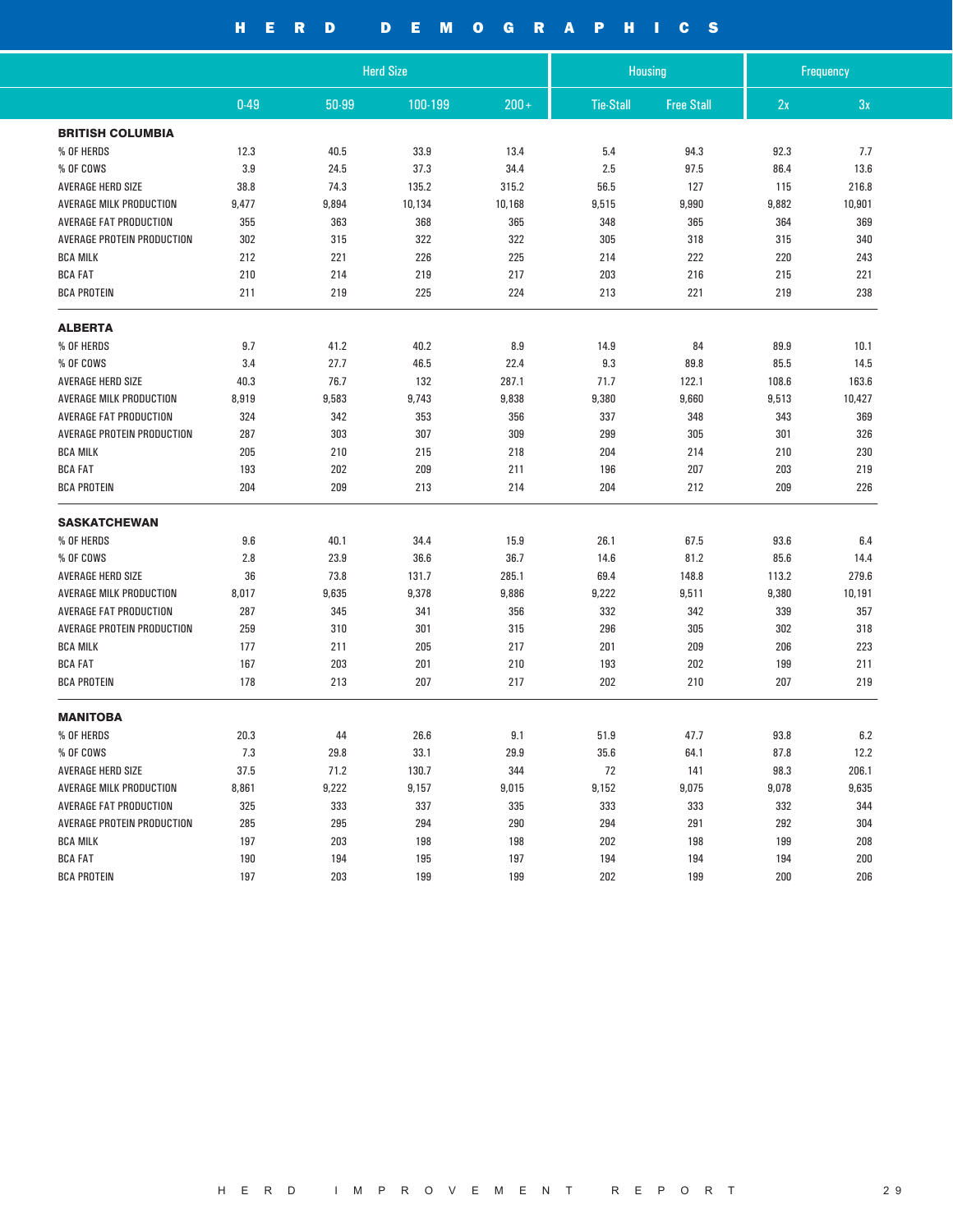### DISPOSAL REASONS

| <b>Reason</b>                   | <b>British Columbia</b> |       | <b>Alberta</b> |       |     | <b>Saskatchewan</b> |       | <b>Manitoba</b> |
|---------------------------------|-------------------------|-------|----------------|-------|-----|---------------------|-------|-----------------|
| REPRODUCTIVE                    | 3,056                   | 29%   | 3,647          | 29%   | 973 | 28%                 | 1,497 | 27%             |
| <b>MASTITIS AND/OR HIGH SCC</b> | 2,095                   | 20%   | 1,982          | 16%   | 634 | 18%                 | 961   | 17%             |
| <b>LOW MILK PRODUCTION</b>      | 1,123                   | 11%   | 1,909          | 15%   | 348 | 10%                 | 740   | 13%             |
| <b>FEET &amp; LEG PROBLEMS</b>  | 1,432                   | 14%   | 1,213          | 10%   | 349 | 10%                 | 703   | 13%             |
| <b>SICKNESS</b>                 | 927                     | 9%    | 1,124          | 9%    | 390 | 11%                 | 514   | 9%              |
| <b>UDDER BREAKDOWN</b>          | 696                     | 7%    | 1,314          | 10%   | 324 | 9%                  | 545   | 10%             |
| INJURY/ACCIDENT                 | 690                     | 7%    | 641            | 5%    | 235 | 7%                  | 309   | 6%              |
| OLD AGE                         | 274                     | 3%    | 532            | 4%    | 131 | 4%                  | 193   | 3%              |
| <b>SLOW MILKER</b>              | 97                      | $1\%$ | 207            | 2%    | 42  | $1\%$               | 67    | $1\%$           |
| <b>BAD TEMPERAMENT</b>          | 95                      | $1\%$ | 131            | $1\%$ | 40  | $1\%$               | 58    | $1\%$           |
|                                 |                         |       |                |       |     |                     |       |                 |

### DISTRIBUTION OF HERD SIZE (ALL PROVINCES)